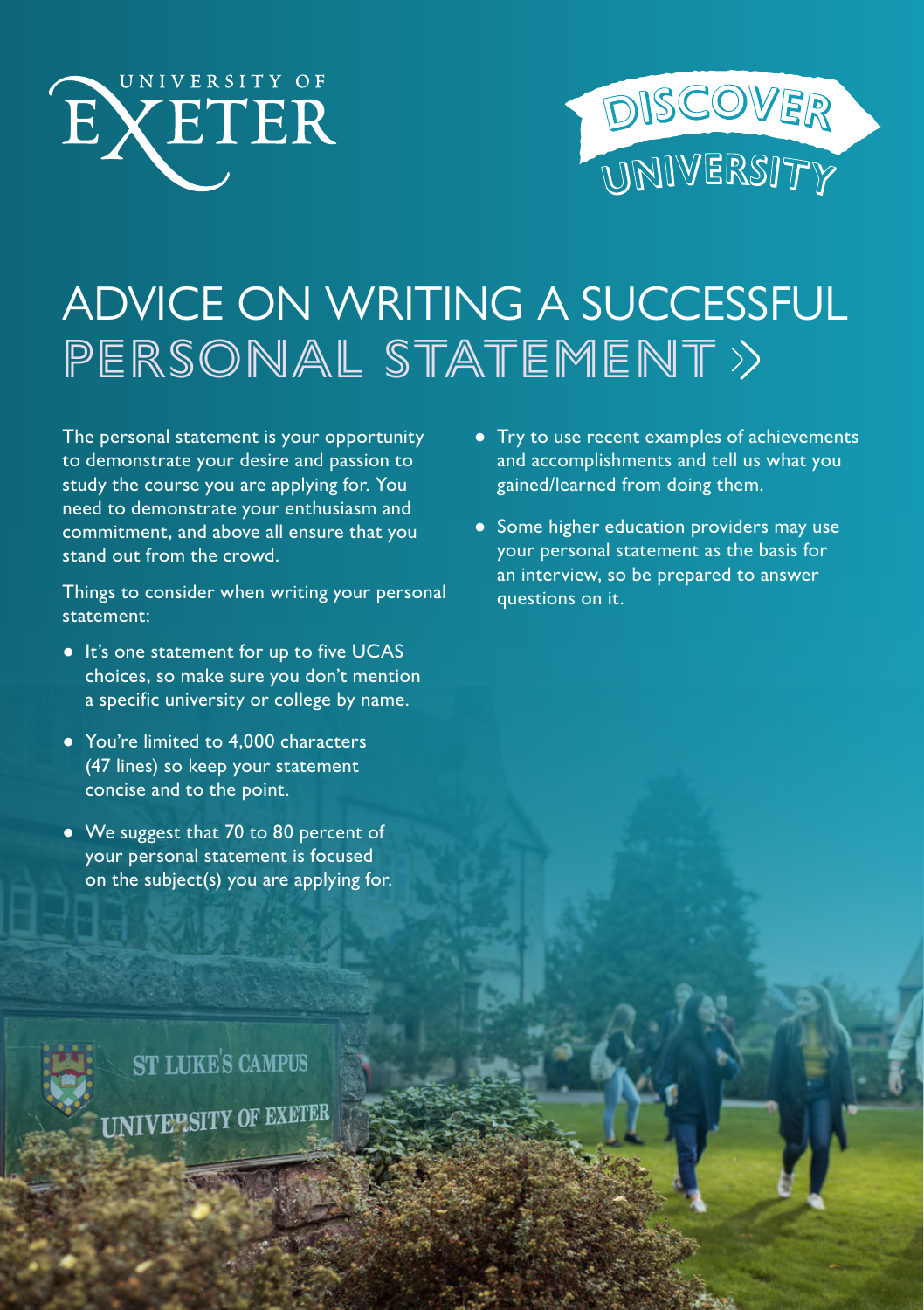## THINKING ABOUT YOUR MOTIVATION  $\rightarrow$

We've said that when writing your personal statement you need to focus on the subjects you are applying to. This means you should consider your reasons behind applying. Your chosen universities will want to know why you've selected the particular subject you wish to study with them. Only you will know your motivation, whether it's for future career prospects or your passion for the subject.

A good exercise to get you thinking about your subject choice and to give you talking points in your personal statement is to complete the diagram shown (or something similar that works for you). Think about your chosen subject, the specific areas or topics within it that you are interested in, your reasons for why you have chosen that subject and finally any experiences you have which relate to it.

This will give you a base to stucture your personal statement around you, your knowledge, and love for the subject. It will help you convey that you have undertaken your research, and that you have made a well thought through decision.



### POWERFUL VERBS >>

When writing your statement think about what you have actually done. What role did you play and what did you achieve? Use phrases other than "like", "enjoy", "took part in". It's important to recognise that different people have different types of experience, each are valuable and can communicate your skills. Here are a few suggestions to get you started:

| Accelerated  | Accomplished | Achieved        | Acted            | Activated         | Adapted            | Advocated         | Appraised        |
|--------------|--------------|-----------------|------------------|-------------------|--------------------|-------------------|------------------|
| Approved     | Captured     | Chaired         | Clarified        | Compiled          | Composed           | Consolidated      | Contributed      |
| Customised   | Decided      | Delegated       | Designated       | Emphasised        | Encouraged         | Enforced          | Engineered       |
| Enhanced     | Enlisted     | Evaluated       | Explained        | Expressed         | Facilitated        | Forecasted        | Formulated       |
| Fostered     | Fulfilled    | Hosted          | Hypothesised     | <b>Identified</b> | <b>Illustrated</b> | Implemented       | Improved         |
| Incorporated | Increased    | Informed        | <b>Initiated</b> | Innovated         | Inspired           | Interpreted       | Launched         |
| Led          | Manipulated  | Maximised       | Mediated         | Merged            | Mobilised          | Motivated         | Navigated        |
| Negotiated   | Operated     | Ordered         | Orchestrated     | Organised         | Overhauled         | Participated      | Persuaded        |
| Piloted      | Pioneered    | Predicted       | Prepared         | Prescribed        | Prevented          | Projected         | Promoted         |
| Proposed     | Ouestioned   | Realised        | Reconciled       | Recruited         | Regulated          | Resolved          | Secured          |
| Specialised  | Streamlined  | Summarised      | Sustained        | Tracked           | Transformed        | <b>Translated</b> | <b>Uncovered</b> |
| Undertook    | Upgraded     | <b>Utilised</b> | Validated        | Verbalised        | Verified           | Vitalised         | Weighed          |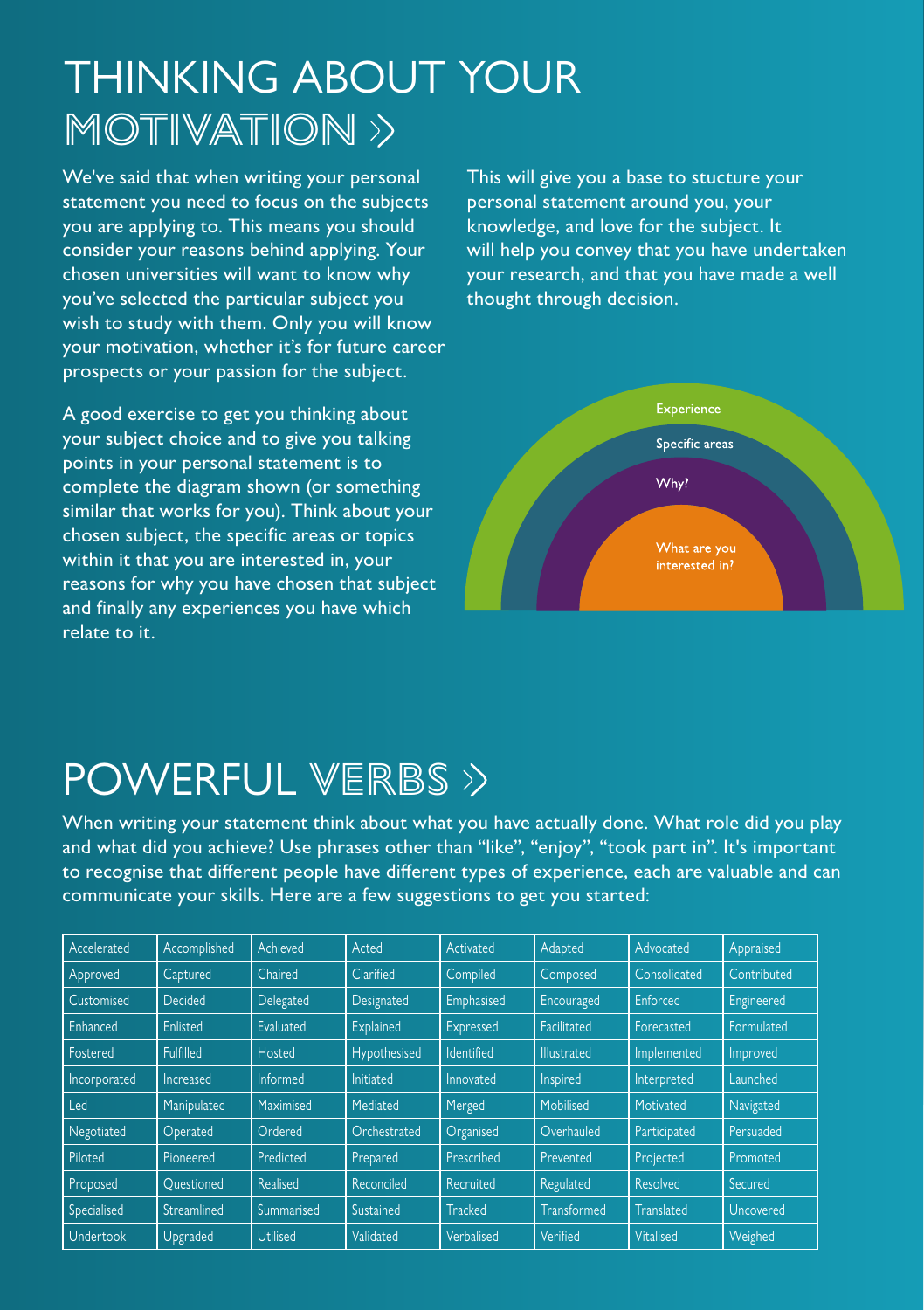# THINKING ABOUT YOUR SKILLS

Applicants often find it a challenge identifying the transferable skills they have learned. This is because they often don't recognise the skills they are gaining as they progress. Everything you do, or have done will have taught you a skill, and both universities and employers will seek evidence of these skills when applying to them.

The table below is a good tool for making you think about the activities and accomplishments you have achieved and the skills you have attained from doing them. These don't need to be major one off events, you can use examples that are day to day tasks and roles you undertake. We have included an example of how to complete this table.

Examples of transferable skills include…

Budgeting, verbal/written communication, problem solving, creativity, critical thinking, listening, empathy, organisation, time management, leadership, numeracy, teamwork, confidence, independence.

**TOP TIPS**

| Accomplishment         | <b>Skills attained</b>                                         | Links with your subject                                  |
|------------------------|----------------------------------------------------------------|----------------------------------------------------------|
| Looking after siblings | Communication, problem solving,<br>independence, listening and | Communication - Needed to<br>speak with students.        |
|                        | organisation                                                   | Organisation - managing<br>independent study effectively |
|                        |                                                                |                                                          |
|                        |                                                                |                                                          |
|                        |                                                                |                                                          |
|                        |                                                                |                                                          |
|                        |                                                                |                                                          |
|                        |                                                                |                                                          |
|                        |                                                                |                                                          |
|                        |                                                                |                                                          |